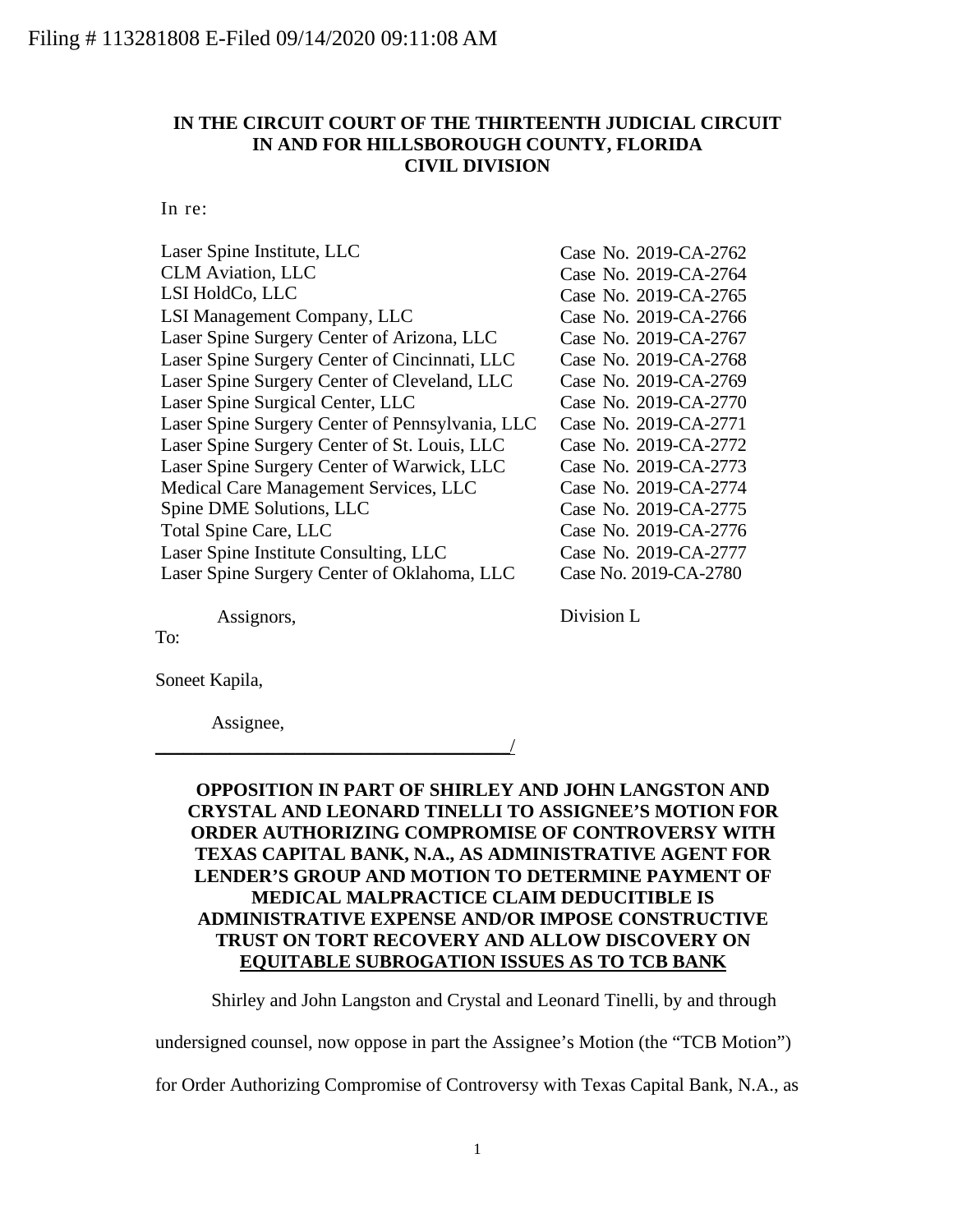Administrative Agent for Lender's Group ("TCB" or "Agent"), as to the awarding of a priority lien to TCB, the confirmation of Assignee's "waterfall" distribution, and further requests this Honorable Court to determine that payments in the amount of one million dollars for the deductible portion of Assignees' medical malpractice policy is properly payable as a priority expense of administration, or in the alternative to award a priority constructive trust on all recoveries of tort claims representing damages to the Langstons and Tinellis, respectively, and to grant discovery relating to TCB's liens, and in support hereof, state as follows:

1. This Opposition and Motion is filed pursuant to Sec. 727.109 (providing that the Court has the power to enforce the provisions of Chapter 727, allow claims and determine priority, determine the validity and priority of liens or other interests in assets of the estate and other listed powers), 727.110 ("All matters requiring court authorization under this chapter shall be brought by motion . . ."), and 727.114 (providing for the priority of claims). Section 727.110 limits the right to file a supplemental proceeding to proceedings by the Assignee, so this request for relief is filed as a Motion pursuant to the provisions of Sec. 727.110 (1).

2. The Langstons and the Tinellis are medical malpractice claimants represented by undersigned counsel who have both filed timely proofs of claim in this case and also filed timely notices of claim on Assignee's medical malpractice insurance carrier. The Langstons and the Tinellis are separately proceeding to prosecute their respective medical malpractice claims pursuant to Florida law. This Court has previously entertained arguments regarding the illegal pre-petition conduct of Laser Spine Institute, LLC ("LSI") in causing its employee physicians to practice medicine in violation of Florida's financial responsibility laws as described in §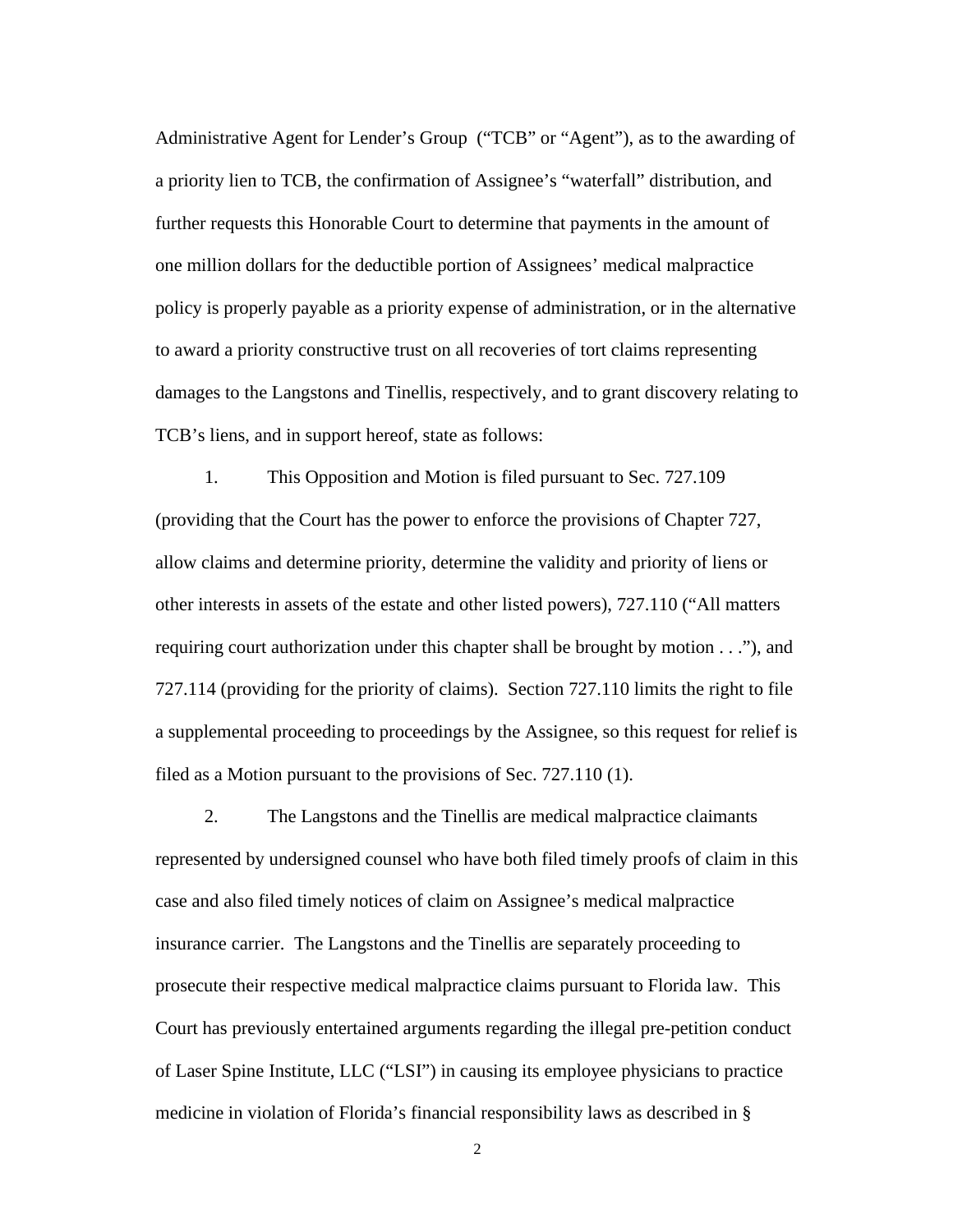458.320, Fla. Stat. which provides, in part and as applicable here, a physician must comply with Florida's financial responsibility laws by obtaining and maintaining professional liability coverage in an amount not less than \$250,000 per claim, with a minimum annual aggregate of not less than \$750,000.00. While Assignee has earlier claimed that Laser Spine Institute functioned through a self-insured retention platform, LSI did not and could not comply with the statutorily eligible plan of selfinsurance stated in § 458.320, as provided in § 627.357, or through a plan of selfinsurance which meets the conditions specified for satisfying financial responsibility in § 766.110. Laser Spine Institute's ("LSI") physician employees practiced medicine in violation of law. § 458.320, Fla. Stat. provides that a physician may comply with self-insurance requirements by either a plan of self-insurance pursuant to § 627.357 or § 766.110. Laser Spine Institute, LLC did not (and could not) comply with § 627.357 because the statute requires the establishment of a Medical Malpractice Risk Management Trust Fund to provide coverage against professional medical malpractice liability and the approval of the Department of Insurance. Laser Spine Institute LLC did not establish the required trust fund or obtain approval of the Department of Insurance. Self-insurance compliance under § 627.357, Fla. Stat., is regulated by § 69O-187, Florida Administrative Code, and § 69O-187.009 FAC provides that, to close out the trust fund, the self-insurance plan must notify the Department of Insurance of the intention to terminate, provide a plan of termination subject to the approval of the Department, and continue in a "run-off mode, which is a common insurance industry term which means that the assets are not released until the last claim has been fully settled," and requires a n actuary to create a reserve analysis, § 69O-187.009 FAC. Stated simply, the Defendants did not make any effort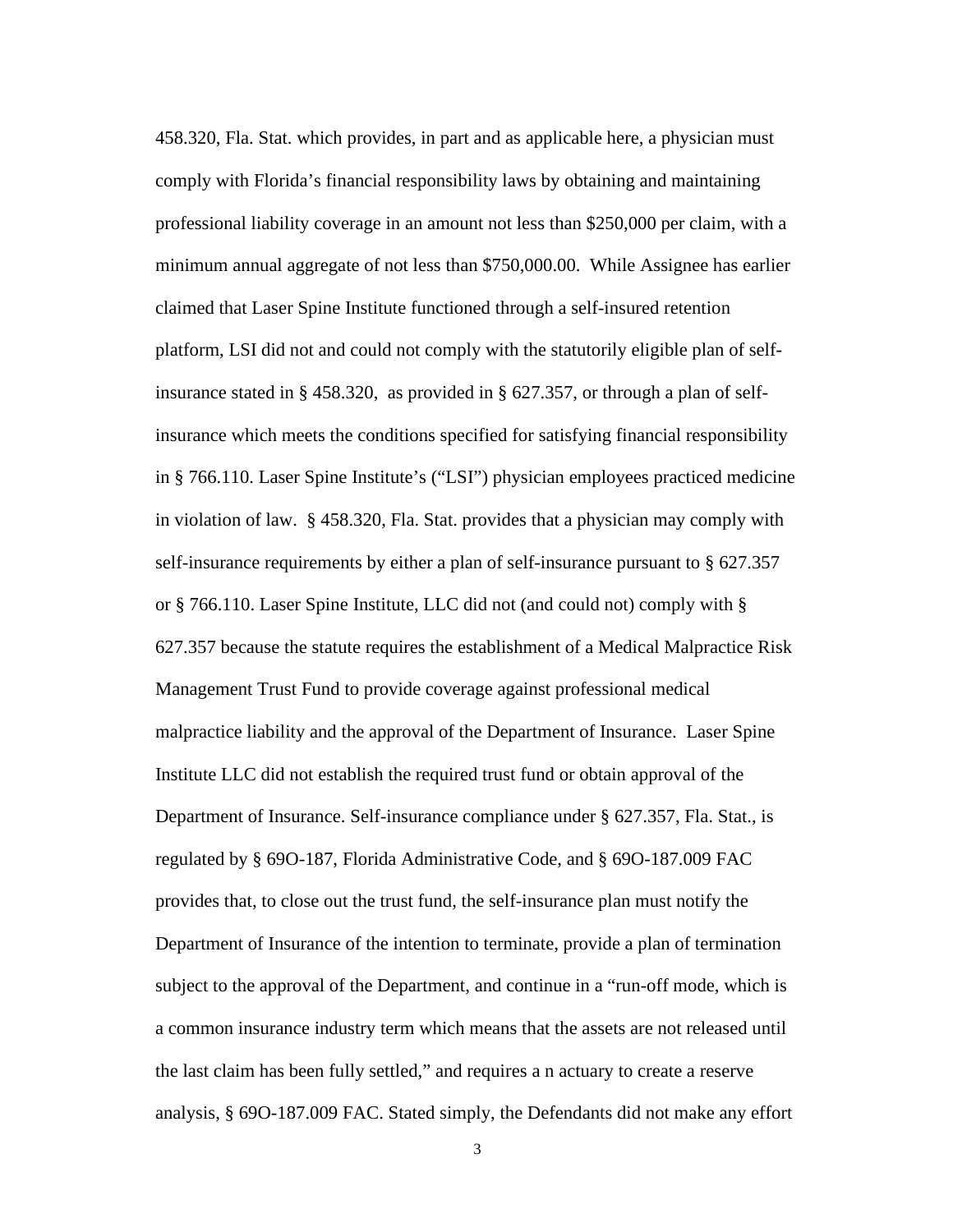to comply with this self-insurance alternative of § 458.320. Accordingly, it is impossible for this statutory alternative to be rendered insolvent while medical malpractice claims remain outstanding and unpaid.

The second self-insurance alternative under § 458.320 is pursuant to § 766.110, Fla. Stat., which provides that hospitals licensed under Chapter 395 may carry a \$1.5 million dollar policy to cover all medical injuries to patients resulting from negligent acts or omissions on the part of those members of its medical staff who are covered. Laser Spine Institute was never a "hospital licensed under Chapter 395" and therefore does not qualify to even begin to create a purported Self Insurance Retention plan under § 766,110, and further, it did not carry the requisite insurance required by this section, which is a \$1.5 million dollar claim policy.

As stated above, it is impossible for a statutorily compliant self-insurance program under § 458.320 to become "insolvent," because it either has to be a \$1.5 million dollar insurance policy, § 766.110, or a trust fund subject to run-off and settlement of all claims before the escrow account is closed, § § 69O-187.009 FAC.

For these reasons, there was no statutorily compliant self-insurance program, or "SIR," as has been claimed. Instead, LSI was uninsured for the statutory requirement, and instead, carried a statutorily non-compliant \$1 million dollar deductible policy from MedPro, and MedPro claims that per the terms of the excess policy amounts under the excess policy are not payable because (as MedPro claims) a condition precedent to the payment of the excess policy is the payment of the deductible. So—LSI claims it is insolvent and cannot pay the deductible, and MedPro then claims that since LSI is insolvent and cannot pay the deductible so MedPro does not have to pay under the excess policy. Laser Spine Institute caused its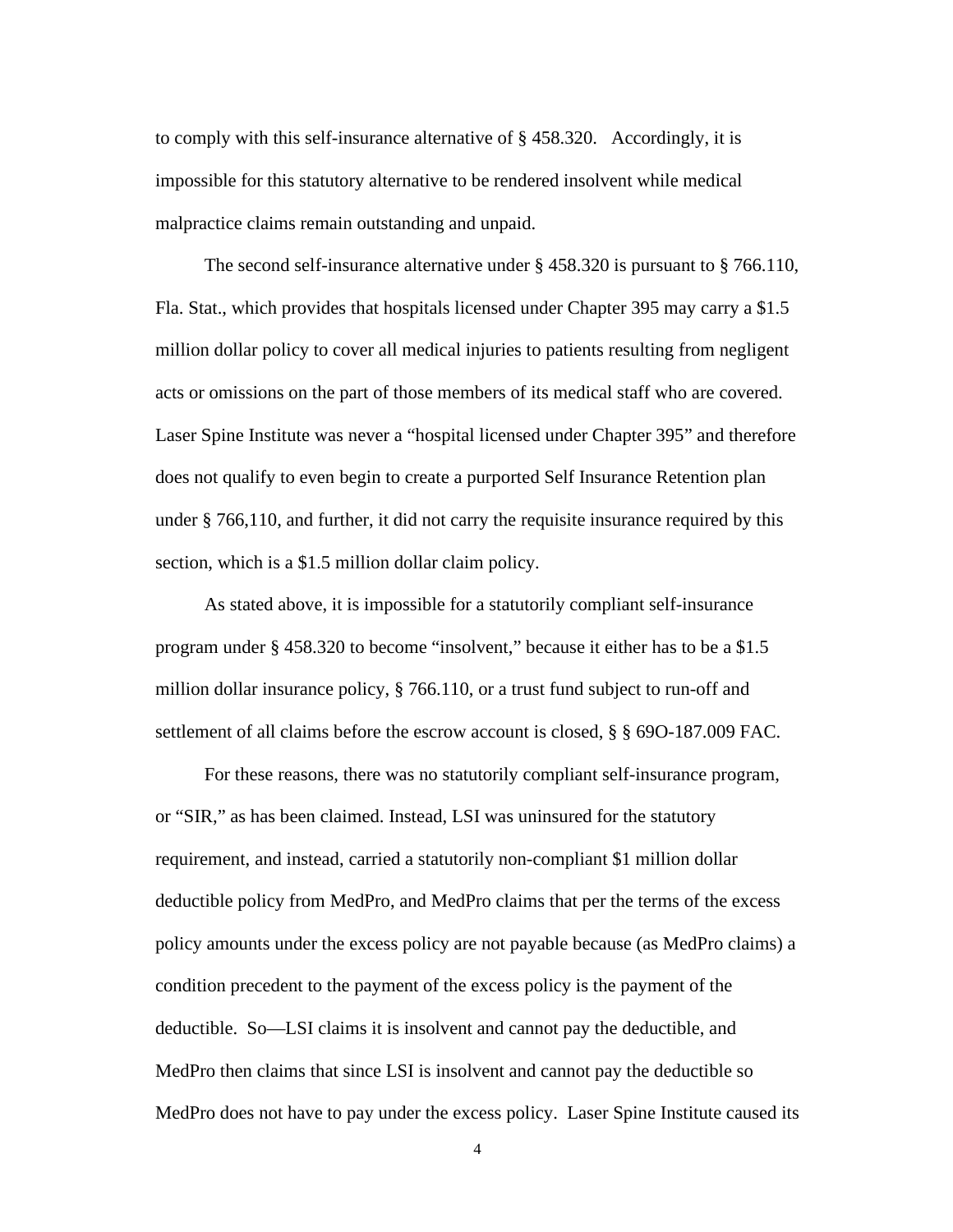physicians to practice medicine in violation of Florida's financial responsibility laws with the ultimate outcome that LSI and its affiliates were rendered insolvent, filed a Petition for the Benefit of Creditors, and now essentially claim that the deductibles will not be paid and no insurance is therefore available. Based on TCB's secured claim, the possibility of a recovery of by unsecured creditors is effectively zero.

3. The Assignee has now filed on September 4, 2020, on 11 day notice, the TCB Motion, with hearing set for September 15, 2020, in which:

- a. Assignee alleges that TCB holds a perfected security interest in substantially all personal property of the Assignors, including all accounts receivable.
- b. Assignee and TCB have entered a Stipulation of Settlement (the "Stipulation") agreeing on a proposed administrative expense claim to be awarded to TCB representing what is characterized as a reasonable allocation of expenses funded by TCB that benefitted the estate, generally.
- c. Assignee proposes what is characterized as a "Waterfall" payout that would treat all medical malpractice plaintiffs as general unsecured creditors. From the understanding of undersigned counsel, the likelihood of any dividend to be payable to unsecured creditors is effectively zero.
- d. At Page 9 of the Assignee's Motion, the Assignee proposes that all recoveries of litigation proceeds will be payable pursuant to the "Waterfall" allocation, and proposes to grant a priority lien to TCB as security for the allowed administrative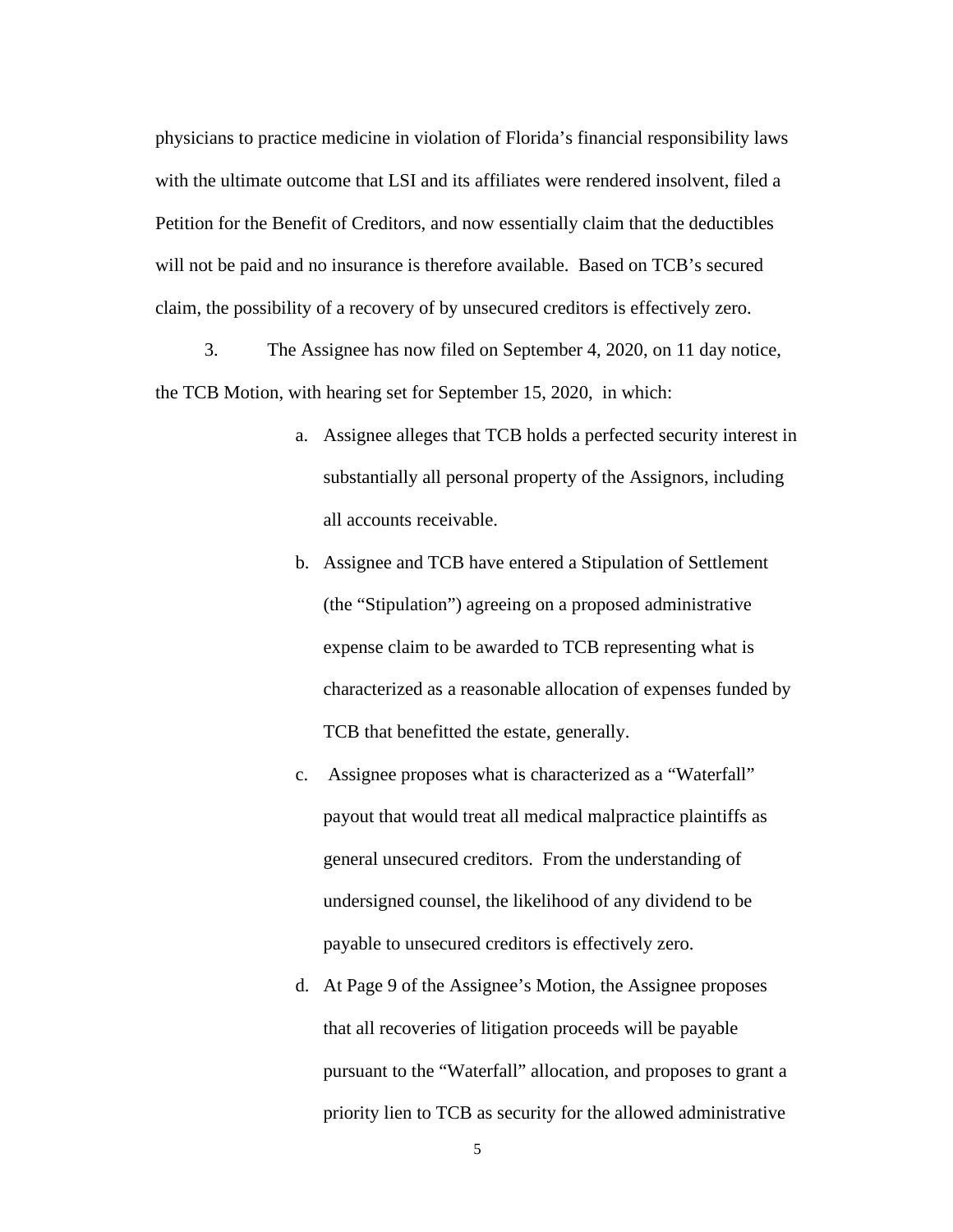expense claim.

e. The Stipulation also proposes an October 15, 2020 "Lien Challenge Deadline" by which all parties in interest, including Movants, are required to challenge TCB's liens or be otherwise barred.

4. The Langstons and the Tinellis do not contest the allocation of the "Overlap" expenses as a reasonable allocation of an amount to be payable as an administrative claim of TCB.

- 5. The Langstons and the Tinellis do contest:
	- a. The awarding of a lien in favor of TCB for an administrative claim, as that effectively creates a priority administrative claim over other allowed administrative claims in contravention of Section 727.114, which provides that expenses of the same class are paid pro rata. Granting a lien to TCB results in the priority of TCB's claim over other administrative claims of the same class. The Assignee and TCB earlier moved for an award of administrative expenses, which was not granted, and any unsecured post-Petition funding by TCB has been without the benefit of lien protection. There is no legal basis to grant TCB a lien or priority over other administrative claims.
	- b. A Court Order adopting the "waterfall" payout, which is irrelevant to any proposed compromise with TCB. The TCB issue deals with the amount of an allowed administrative claim, and whether TCB is entitled to a priority lien as against other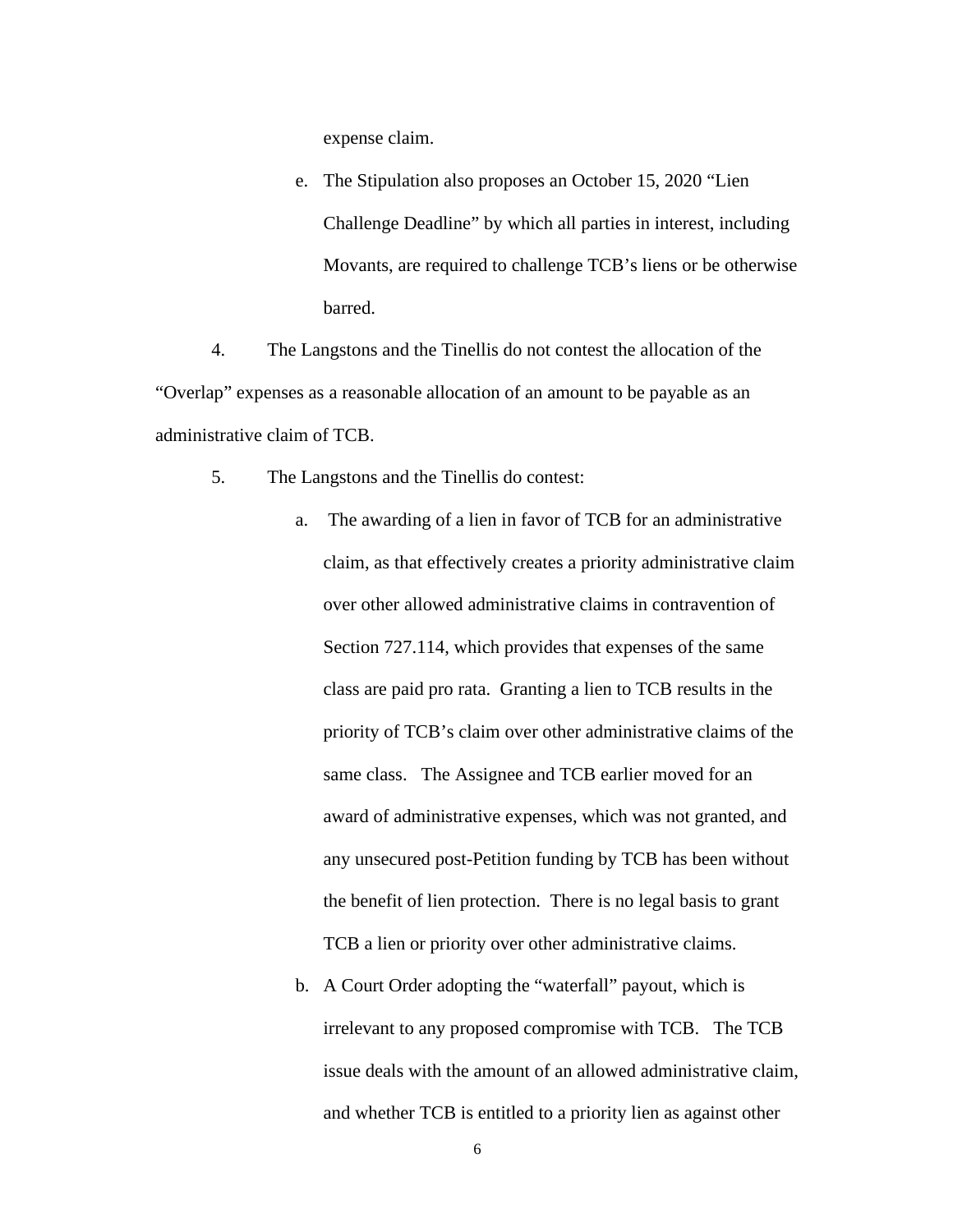administrative claimants. There is no basis for the Assignee to seek to leap-frog the claim allowance process or to obtain a court order relating to asset distributions unrelated to TCB's administrative claim. The Assignee has on 11 day notice without any opportunity for discovery by interested parties filed a motion that is effectively a case close out motion. This is premature and unnecessary for the approval of any compromise with TCB.

- c. The October 15, 2020 lien contest deadline, which is irrelevant to any proposed award of administrative expenses. Whether or not TCB is entitled to an administrative claim is unrelated to whether or not TCB's pre-assignment secured claim based on prepetition lien claims is allowable as a secured claim or whether it is subject to some type of equitable subordination.
- d. There is no basis to grant TCB a priority over other administrative expenses as sought on Page 9 of the motion.

6. The Assignee has stated on Page 14 of the Motion that the Assignee has examined the applicable security agreements and UCC-1 financing statements, and has determined that there is not any legitimate basis to object to the Agent's proof of claim as filed. The issue from the point of view of both the Langstons and the Tinellis is whether TCB knew that Laser Spine Institute was operating in violation of Florida's financial responsibility laws as provided by Section 420.358, Fla. Stat. and whether there is a basis to equitably subordinate TCB's lien. Florida recognizes equitable subordination: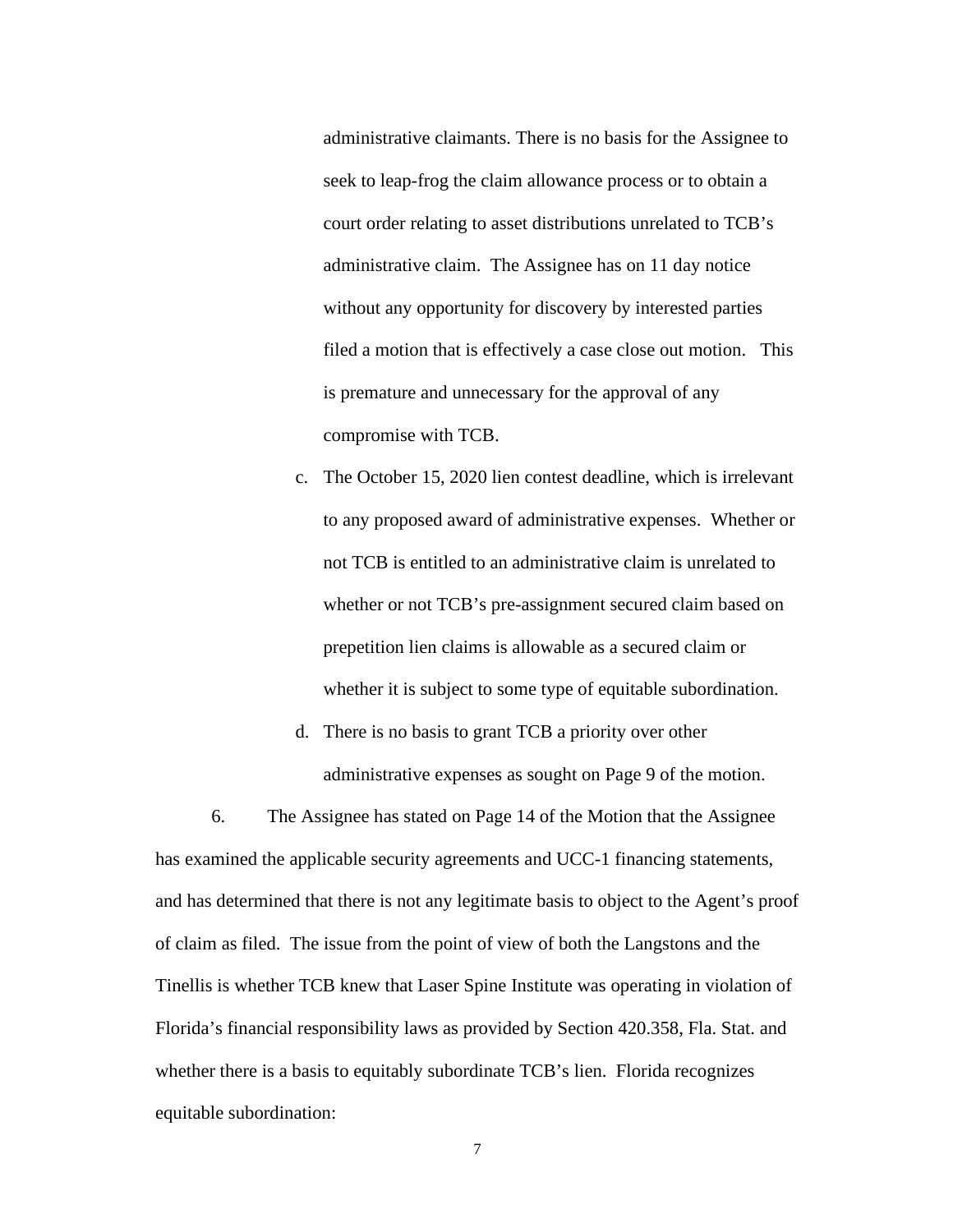Equitable subordination is an "extraordinary remedy" typically sought in a bankruptcy proceeding to address "gross misconduct" or actions by a creditor that are "egregious and severely unfair to other creditors." *Toy King Dist. v. Liberty Sav. Bank*, 256 B.R. 1 (M.D. Fla. 2000). The elements of equitable subordination are:

(1) "The claimant must have engaged in some type of inequitable conduct." (2) "The misconduct must have resulted in injury to the creditors of the bankrupt or conferred an unfair advantage on the claimant." (3) "Equitable subordination of the claim must not be inconsistent with the provisions of the Bankruptcy Code."

Id. 256 B.R. at 195 (quoting *Benjamin v. Diamond* (*In re Mobile Steel C*o.), 563 F.2d 692, 699-705 (5th Cir. 1977)). In *Pepper v. Litton*, 308 U.S. 295, 311, 60 S. Ct. 238, 84 L. Ed. 281 (1939), the Supreme Court of the United States observed that the common thread in such cases is "the violation of rules of fair play and good conscience by the claimant . . . in disregard of the standards of common decency and honesty." There is simply no evidence of any of these elements in this case.

*Carlton Fields, P.A. v. LoCascio*, 59 So. 3d 246, 247-48 (Fla. 3d DCA 2011).

The Langstons and the Tinellis move herein for authority to implement discovery for the purpose of determining whether TCB bank or any related lien claimants knew of or participated in the illegal conduct of Laser Spine Institute sufficient to warrant an objection to the secured claim seeking the equitable subordination of TCB's lien claims to the medical malpractice recoveries of the Langstons and the Tinellis.

## 7. **The Payment of Required Deductible Payments on the Medical Malpractice Insurance Policy should be Allowed as an Administrative Expense.**

When this Petition was filed on March 14, 2019, the Assignees maintained a one million dollar deductible medical negligence insurance policy (the "MedPro Policy"). By Motion dated May 17, 2020, Assignee sought to terminate the MedPro Policy, which was granted by Order dated May 24, 2019, which granted the motion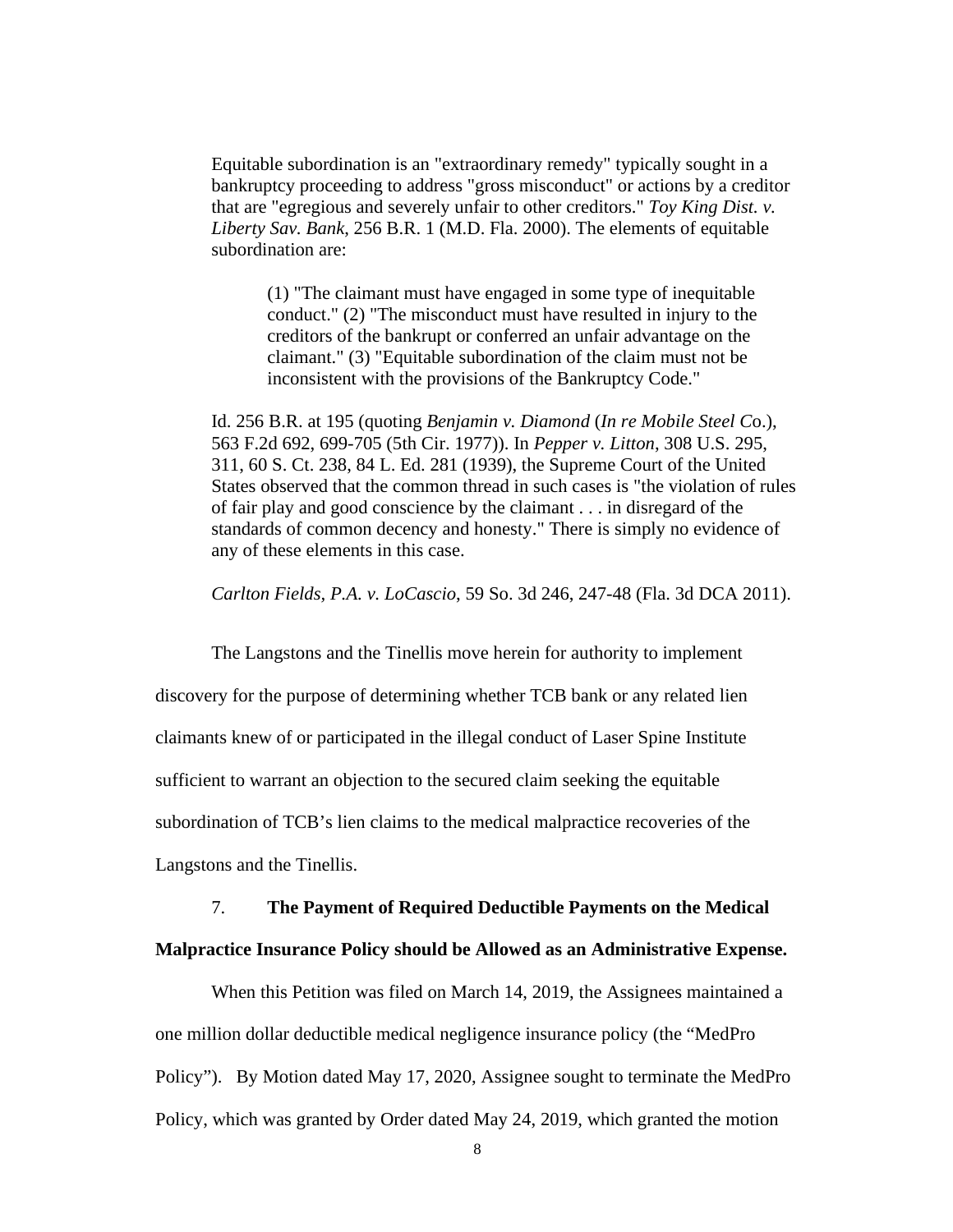terminating the policy and set a claims date of 30 days for claimants to assert claims under the Policy. Both the Tinellis and the Langstons filed timely proofs of claim and separately filed timely notices to MedPro of said claims.

Since the MedPro policy was in full force and effect as of the date of the Petition, and remained in effect post-petition, and this Court set a deadline for filing claims, the payment of the deductible for timely filed claims is properly allowed as an administrative expense. Section 727.114 refers to administrative expenses as "[e]xpenses incurred during the administration of the estate," which is different that the U.S. bankruptcy code's definition in 11. U.S.C. § 503, "the actual, necessary costs and expenses of preserving the estate including . . ." The payment of insurance deductibles will come due during the administration of the estate and since the insurance policy remained in effect during the administration of the estate, the deductible payments are properly characterized as expenses incurred during the administration of the estate.

Since medical malpractice coverage is a legal obligation of all physicians who practice medicine in Florida, and since:

- a) Laser Spine Institute and its affiliates incurred medical malpractice claims through their employee physicians; and
- b) The MedPro Policy was in effect as of the date of the Petition; and
- c) Deductible payments will come due post-petition; and
- d) Florida law requires Assignee's employee physicians to both carry medical malpractice insurance and to pay judgments; and
- e) The Assignee did not default on the MedPro policy post-petition, but instead, post-petition, the Assignee obtained authority to maintain the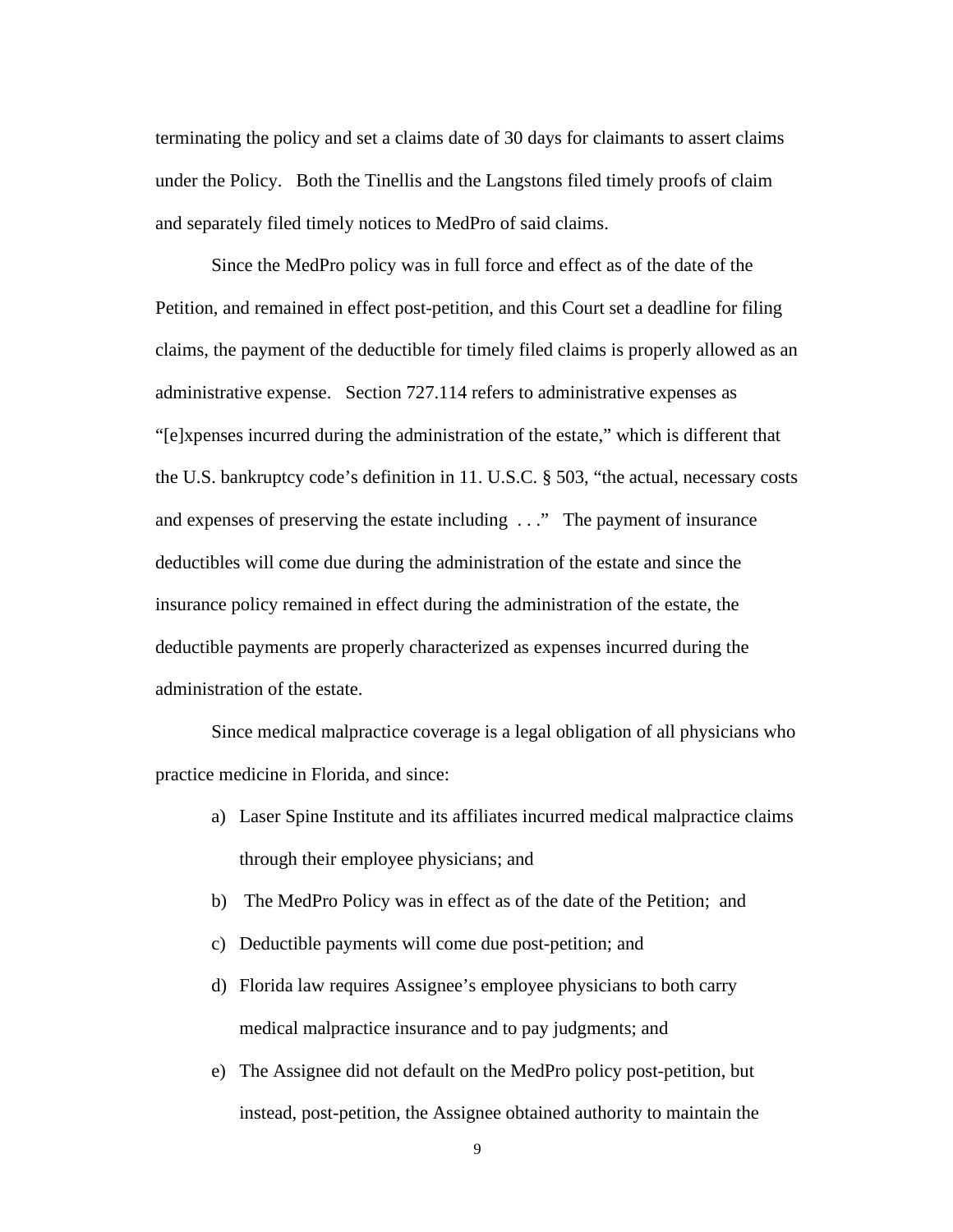policy in full force and effect post-petition through a notice bar deadline of June 24, 2019; then

f) By virtue of the foregoing, payments of medical malpractice insurance deductibles that are required to satisfy LSI's obligations under the MedPro policy are properly characterized as expenses incurred during the administration of the estate and receive administrative priority.

LSI does not have the statutory alternative to cause its employee physicians to practice medicine in violation of the law. Since the insurance deductibles are properly characterized as claims that become due and payable during the administration of the estate, they are properly paid as administrative claims from unencumbered assets of the estate, and in this case, those payments will come from the tort claim recoveries. For this reason, it is unfair and inequitable to impose a priority lien on the tort recoveries in favor of TCB for TCB's post-petition unsecured lending.

**8. Movants are Entitled to the Imposition of a Constructive Trust on Damages Recovered against Former Managers Attributable to Damages to Claimants.** 

Independent of allowing deductible payments as administrative expenses, the Langstons and the Tinellis contend that as medical malpractice plaintiffs they are entitled to the imposition of a constructive trust as to any tort recoveries of the Assignee where the damages recovered from the former managers are the damages sustained by the individual medical malpractice plaintiffs. The Assignee is suing certain former managers for, in part, their failure to obtain statutorily required medical malpractice insurance. The ultimate determination of the damages to the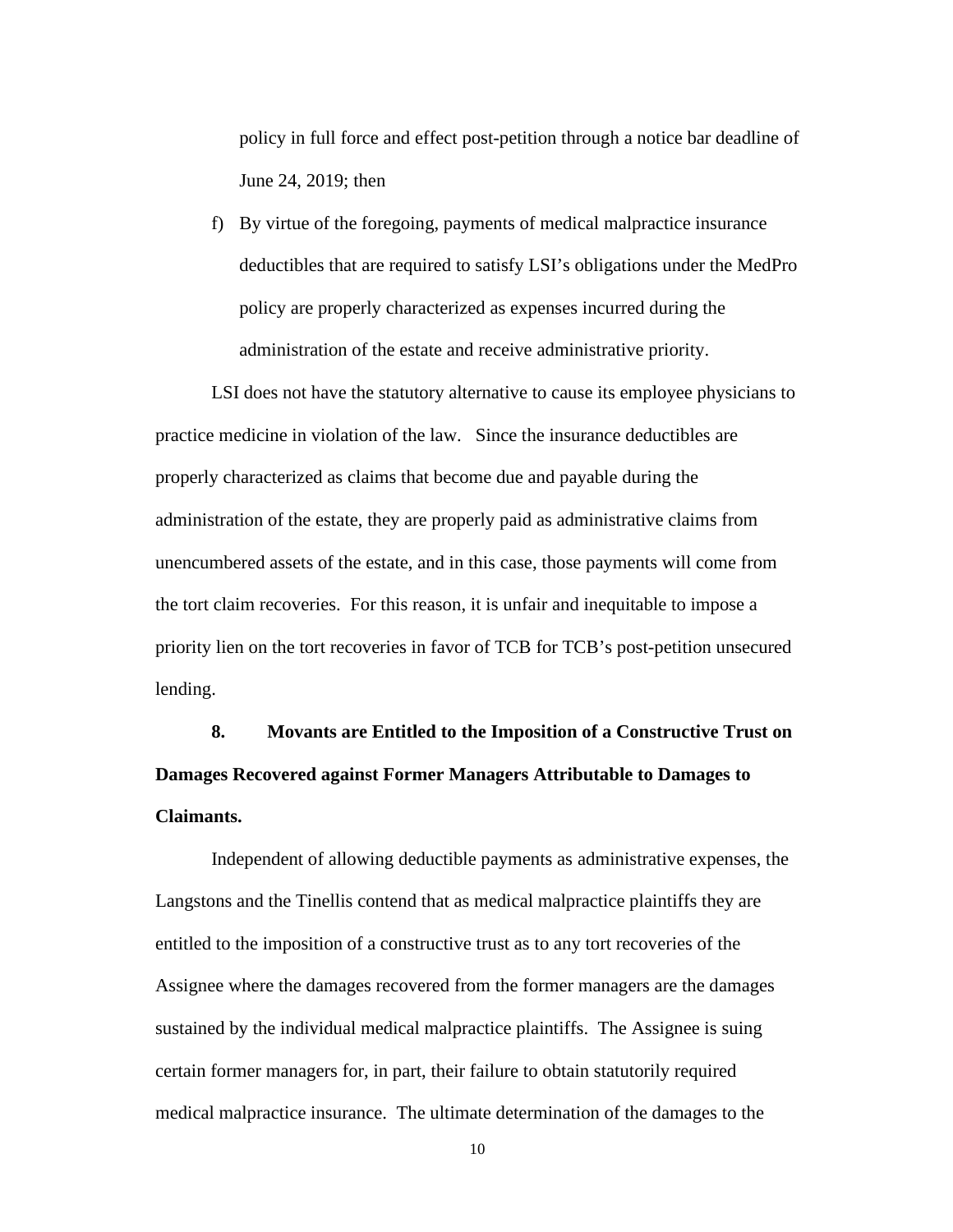estates due to the former managers' misconduct is the amount of the uninsured damages recovered by the Langstons and the Tinellis, respectively. The Assignee has to date contended that recoveries from the former managers for damages sustained by Laser Spine Institute, LLC for failure to obtain insurance is property of the estate not payable to medical malpractice plaintiffs.

To the contrary, the Langstons and the Tinellis contend that any recovery obtained by the Assignee from the former managers in the amount of damages sustained by the medical malpractice plaintiffs are payable only to the medical malpractice plaintiff who sustained the underlying damage. Laser Spine Institute's claim against its former managers is that the former managers were legally obligated to have medical malpractice insurance in place, the former managers breached that duty, and Laser Spine Institute is claiming that the former managers must pay Laser Spine Institute for damages caused due to the lack of insurance.

Laser Spine Institute cannot recover from the former managers for causing the med mal plaintiff's uninsured claims unless Laser Spine Institute actually pays the med mal plaintiff's uninsured claims. To the extent that Laser Spine Institute recovers from the former managers in an amount of the damages that would have been paid by insurance, those proceeds must be paid to the med mal plaintiffs. Damages are not recoverable for claims unless the Plaintiff actually pays the claims, *Thyssenkrupp Elevator Corp. v. Lasky,* 868 So. 2d 547, 549 (Fla. 4th DCA 2003) (Since Medicare requires the provider to whom payment is made to accept such amount in full satisfaction of the total charge even though the amount charged exceeds the amount paid by Medicare, evidence of total charge inadmissible). Just as a plaintiff cannot recover medical charges that have been satisfied for a lesser amount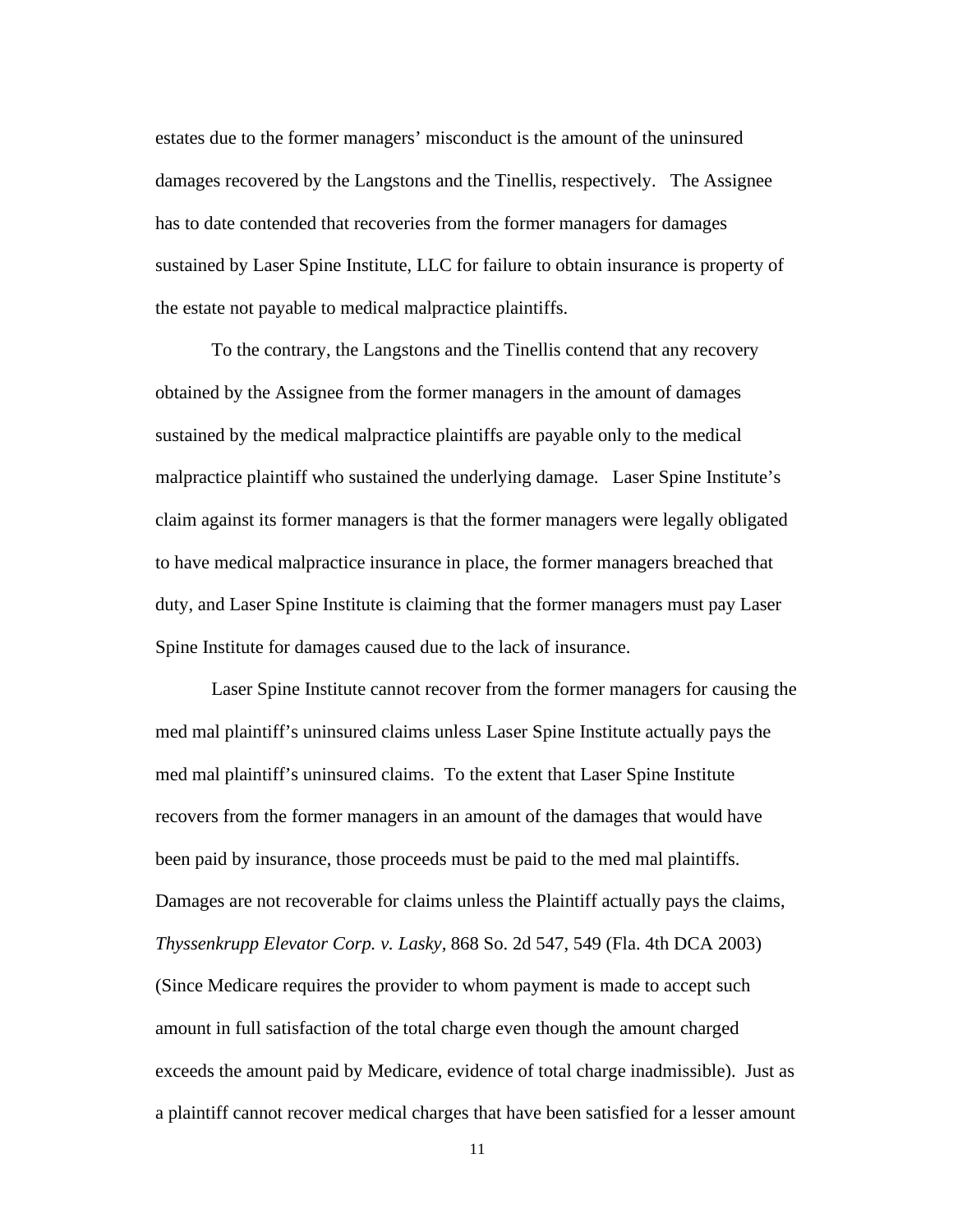through Medicare, the Assignee cannot recover damages from the former managers for causing damagers that are not actually paid by Assignee. Barring actual payment by Laser Spine Institute to the med mal plaintiffs, Laser Spine Institute is not damaged by the misconduct of the former managers, and so could not recover damages from the former managers. Said another way, should a medical malpractice plaintiff lose and recover nothing, then the former manager would not be liable for damages. Under this hypothetical, although there was a breach of fiduciary duty by a failure to obtain insurance, there are no recoverable damages against the former managers. No harm, no foul. This is not a matter where the former managers are joint tortfeasors. To the contrary, the former managers are only liable to pay the estate of Laser Spine Institute the amount of damages that Laser Spine Institute actually pays to the medical malpractice plaintiff. Barring actual payment by Laser Spine Institute, Laser Spine Institute is not damaged and cannot recover damages from the former managers. The former managers only have to pay Laser Spine Institute if Laser Spine Institute is in turn paying the uninsured claims. For this reason, the Langstons and the Tinellis are each entitled to the imposition of a constructive trust over any recoveries by the Assignee from the former managers of damages to the extent that the recoveries are for damages to the individual med mal plaintiffs. TCB is not entitled to a priority lien on such recoveries because those recoveries must be paid to the med mal plaintiffs.

## **9. Movants are Entitled to Discovery on the Issue of Equitable Subordination of TCB's liens.**

The Assignee has determined that there are no defenses to the enforcement of TCB's liens, however, there is no indication that the Assignee explored the doctrine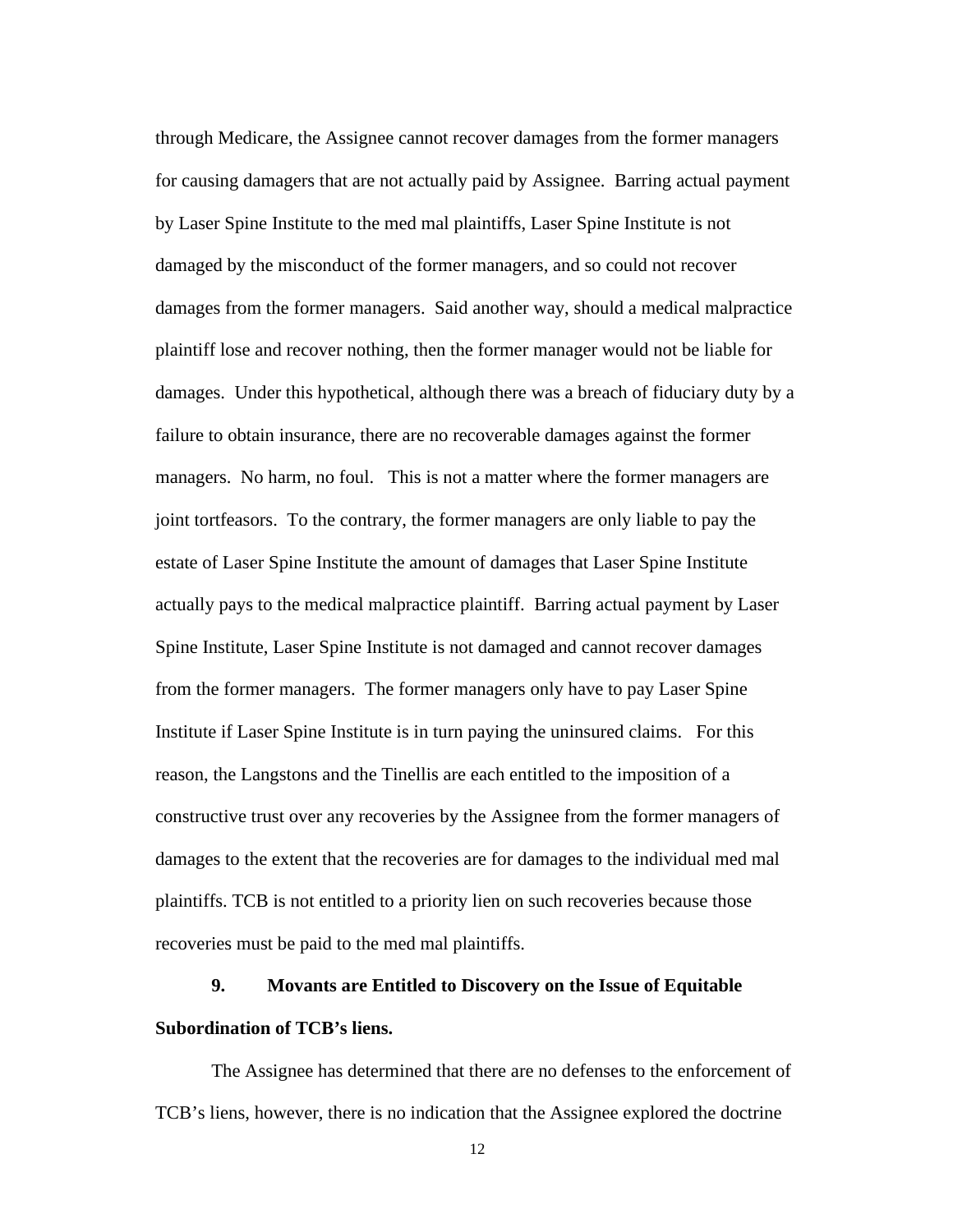of equitable subordination and any determination that TCB's liens should be subordinated, at least as to all receivables, because LSI's physicians were practicing medicine in violation of the financial responsibility requirements of Section 458.320, Fla. Stat. This motion filed on 11 day notice is insufficient to allow parties in interest a reasonable opportunity to conduct discovery. Now that the motion to allow the claim has been filed and the issues ripe for determination, parties in interest should be given a reasonable time to conduct discovery and a reasonable time to file objections to TCB's liens. The October 15, 2020 deadline is too soon. The Langstons and the Tinellis submit that discovery should be open for at least 60 days, and the lien contest deadline should be at least 90 days.

Wherefore; the Langstons and the Tinellis:

- 1) Do not oppose the awarding of the "overlap" amount as an administrative priority claim;
- 2) Oppose all other relief in the Motion, including but not limited to, the granting of a lien to TCB, the granting of an administrative claim as a priority over other administrative claims, the adoption of the "waterfall," the lien contest deadline of October 15, 2020; and
- 3) Move the Court to determine that any deductible amounts due are properly paid as administrative expenses and/or that any tort recoveries for damages attributable to the Langstons or the Tinellis, respectively, are imposed with a constructive trust and any such recoveries are paid to the Langstons and the Tinellis, respectively; and

Such other relief as the Court deems appropriate.